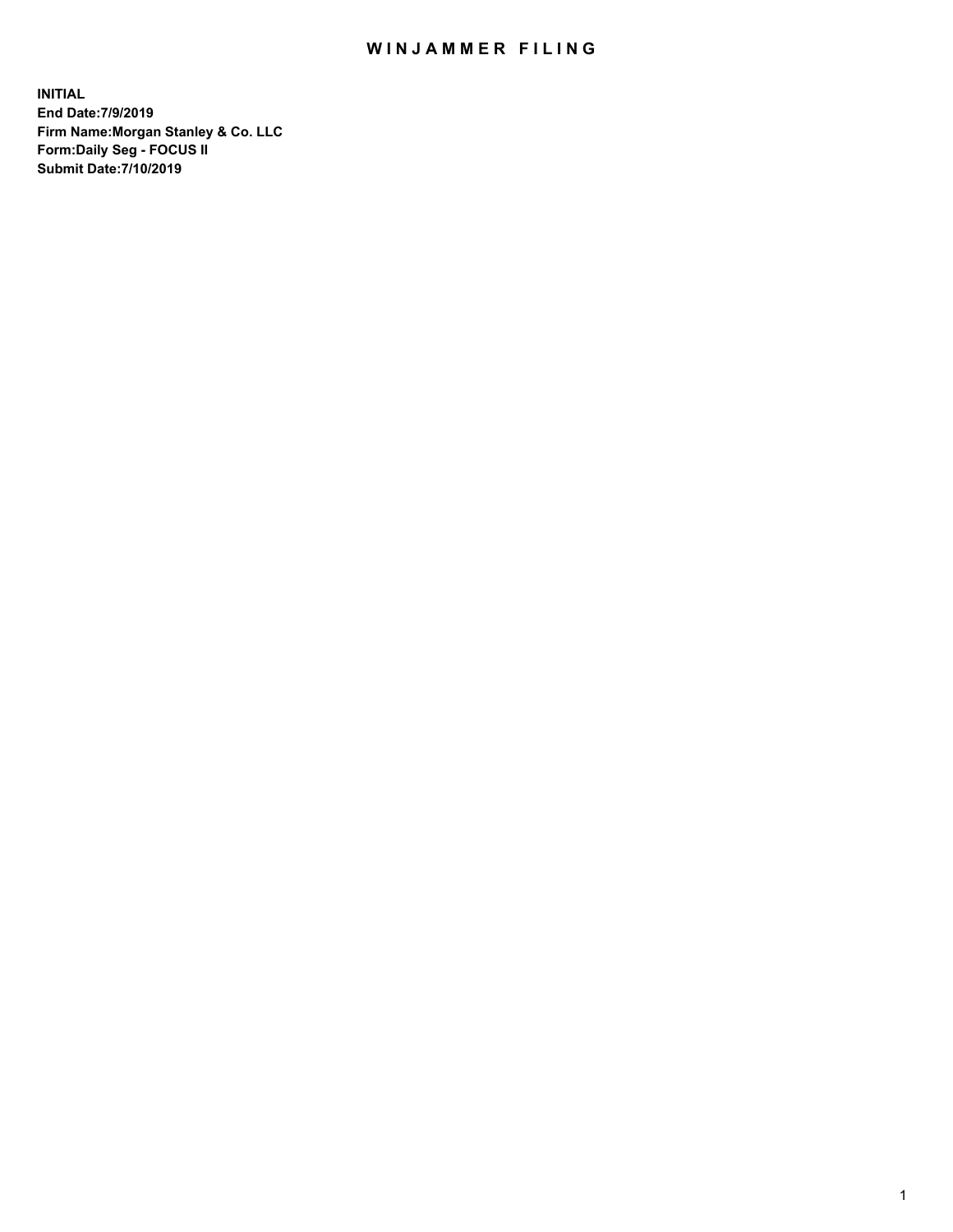**INITIAL End Date:7/9/2019 Firm Name:Morgan Stanley & Co. LLC Form:Daily Seg - FOCUS II Submit Date:7/10/2019 Daily Segregation - Cover Page**

| Name of Company                                                                                                                                                                                                                                                                                                                | Morgan Stanley & Co. LLC                               |
|--------------------------------------------------------------------------------------------------------------------------------------------------------------------------------------------------------------------------------------------------------------------------------------------------------------------------------|--------------------------------------------------------|
| <b>Contact Name</b>                                                                                                                                                                                                                                                                                                            | <b>Ikram Shah</b>                                      |
| <b>Contact Phone Number</b>                                                                                                                                                                                                                                                                                                    | 212-276-0963                                           |
| <b>Contact Email Address</b>                                                                                                                                                                                                                                                                                                   | Ikram.shah@morganstanley.com                           |
| FCM's Customer Segregated Funds Residual Interest Target (choose one):<br>a. Minimum dollar amount: ; or<br>b. Minimum percentage of customer segregated funds required:% ; or<br>c. Dollar amount range between: and; or<br>d. Percentage range of customer segregated funds required between:% and%.                         | 235,000,000<br><u>0</u><br>0 <sup>0</sup><br><u>00</u> |
| FCM's Customer Secured Amount Funds Residual Interest Target (choose one):<br>a. Minimum dollar amount: ; or<br>b. Minimum percentage of customer secured funds required:%; or<br>c. Dollar amount range between: and; or<br>d. Percentage range of customer secured funds required between:% and%.                            | 140,000,000<br><u>0</u><br>0 Q<br>0 <sup>0</sup>       |
| FCM's Cleared Swaps Customer Collateral Residual Interest Target (choose one):<br>a. Minimum dollar amount: ; or<br>b. Minimum percentage of cleared swaps customer collateral required:% ; or<br>c. Dollar amount range between: and; or<br>d. Percentage range of cleared swaps customer collateral required between:% and%. | 92,000,000<br><u>0</u><br><u>00</u><br>00              |

Attach supporting documents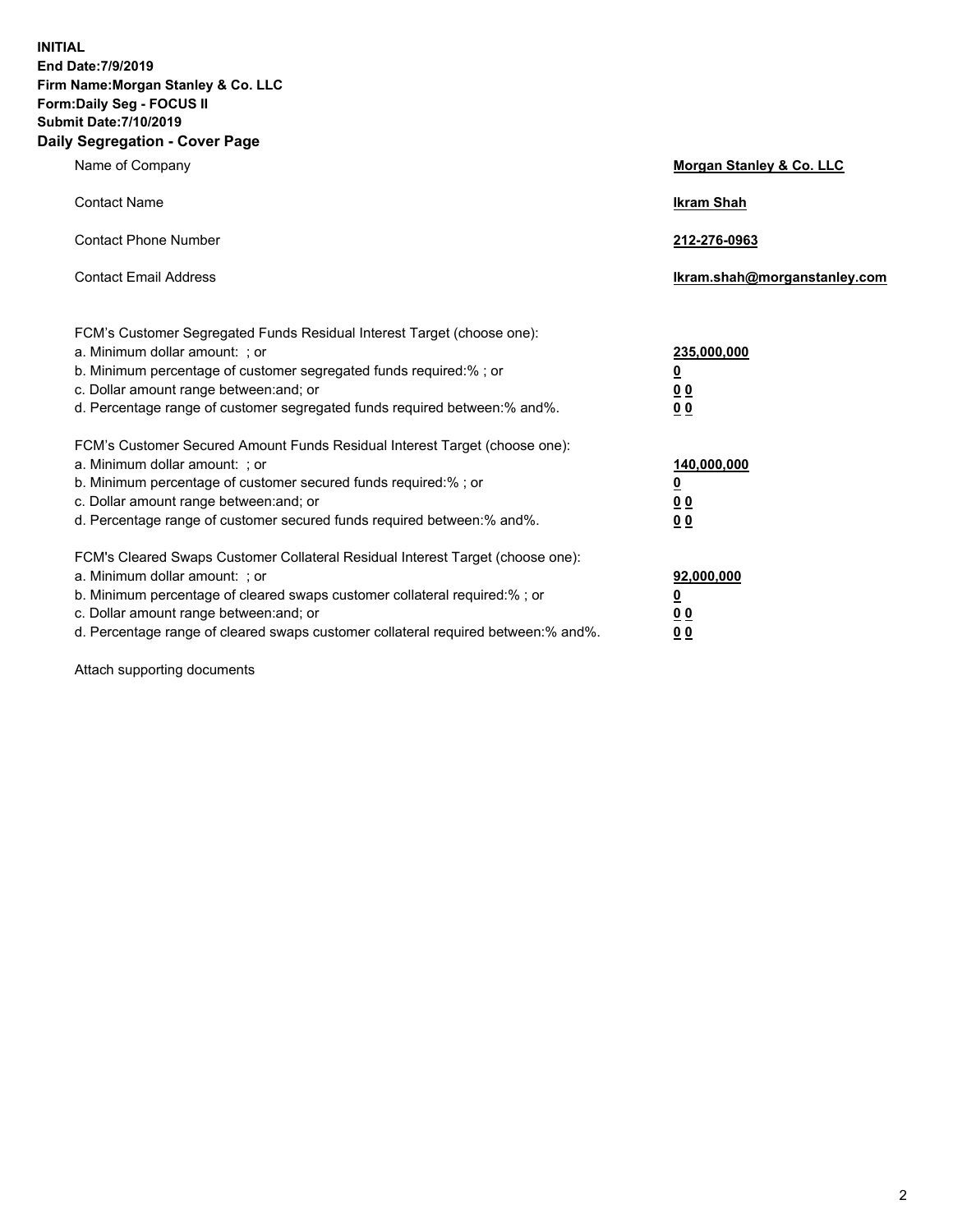## **INITIAL End Date:7/9/2019 Firm Name:Morgan Stanley & Co. LLC Form:Daily Seg - FOCUS II Submit Date:7/10/2019 Daily Segregation - Secured Amounts**

Foreign Futures and Foreign Options Secured Amounts Amount required to be set aside pursuant to law, rule or regulation of a foreign government or a rule of a self-regulatory organization authorized thereunder 1. Net ledger balance - Foreign Futures and Foreign Option Trading - All Customers A. Cash **2,715,082,795** [7315] B. Securities (at market) **2,564,233,988** [7317] 2. Net unrealized profit (loss) in open futures contracts traded on a foreign board of trade **120,344,920** [7325] 3. Exchange traded options a. Market value of open option contracts purchased on a foreign board of trade **12,245,406** [7335] b. Market value of open contracts granted (sold) on a foreign board of trade **-10,350,307** [7337] 4. Net equity (deficit) (add lines 1. 2. and 3.) **5,401,556,802** [7345] 5. Account liquidating to a deficit and account with a debit balances - gross amount **139,951,816** [7351] Less: amount offset by customer owned securities **-139,643,204** [7352] **308,612** [7354] 6. Amount required to be set aside as the secured amount - Net Liquidating Equity Method (add lines 4 and 5) 7. Greater of amount required to be set aside pursuant to foreign jurisdiction (above) or line 6. FUNDS DEPOSITED IN SEPARATE REGULATION 30.7 ACCOUNTS 1. Cash in banks A. Banks located in the United States **201,000,139** [7500] B. Other banks qualified under Regulation 30.7 **355,741,315** [7520] **556,741,454** 2. Securities A. In safekeeping with banks located in the United States **810,561,473** [7540] B. In safekeeping with other banks qualified under Regulation 30.7 **0** [7560] **810,561,473** [7570] 3. Equities with registered futures commission merchants A. Cash **5,686,390** [7580] B. Securities **0** [7590] C. Unrealized gain (loss) on open futures contracts **413,457** [7600] D. Value of long option contracts **0** [7610] E. Value of short option contracts **0** [7615] **6,099,847** [7620] 4. Amounts held by clearing organizations of foreign boards of trade A. Cash **0** [7640] B. Securities **0** [7650] C. Amount due to (from) clearing organization - daily variation **0** [7660] D. Value of long option contracts **0** [7670] E. Value of short option contracts **0** [7675] **0** [7680] 5. Amounts held by members of foreign boards of trade A. Cash **2,344,278,651** [7700] B. Securities **1,753,672,515** [7710] C. Unrealized gain (loss) on open futures contracts **119,931,463** [7720] D. Value of long option contracts **12,245,405** [7730] E. Value of short option contracts **-10,350,307** [7735] **4,219,777,727** 6. Amounts with other depositories designated by a foreign board of trade **0** [7760] 7. Segregated funds on hand **0** [7765] 8. Total funds in separate section 30.7 accounts **5,593,180,501** [7770] 9. Excess (deficiency) Set Aside for Secured Amount (subtract line 7 Secured Statement

- Page 1 from Line 8) 10. Management Target Amount for Excess funds in separate section 30.7 accounts **140,000,000** [7780]
- 
- 11. Excess (deficiency) funds in separate 30.7 accounts over (under) Management Target **51,315,087** [7785]

**0** [7305]

**5,401,865,414** [7355]

## **5,401,865,414** [7360]

[7530]

[7740] **191,315,087** [7380]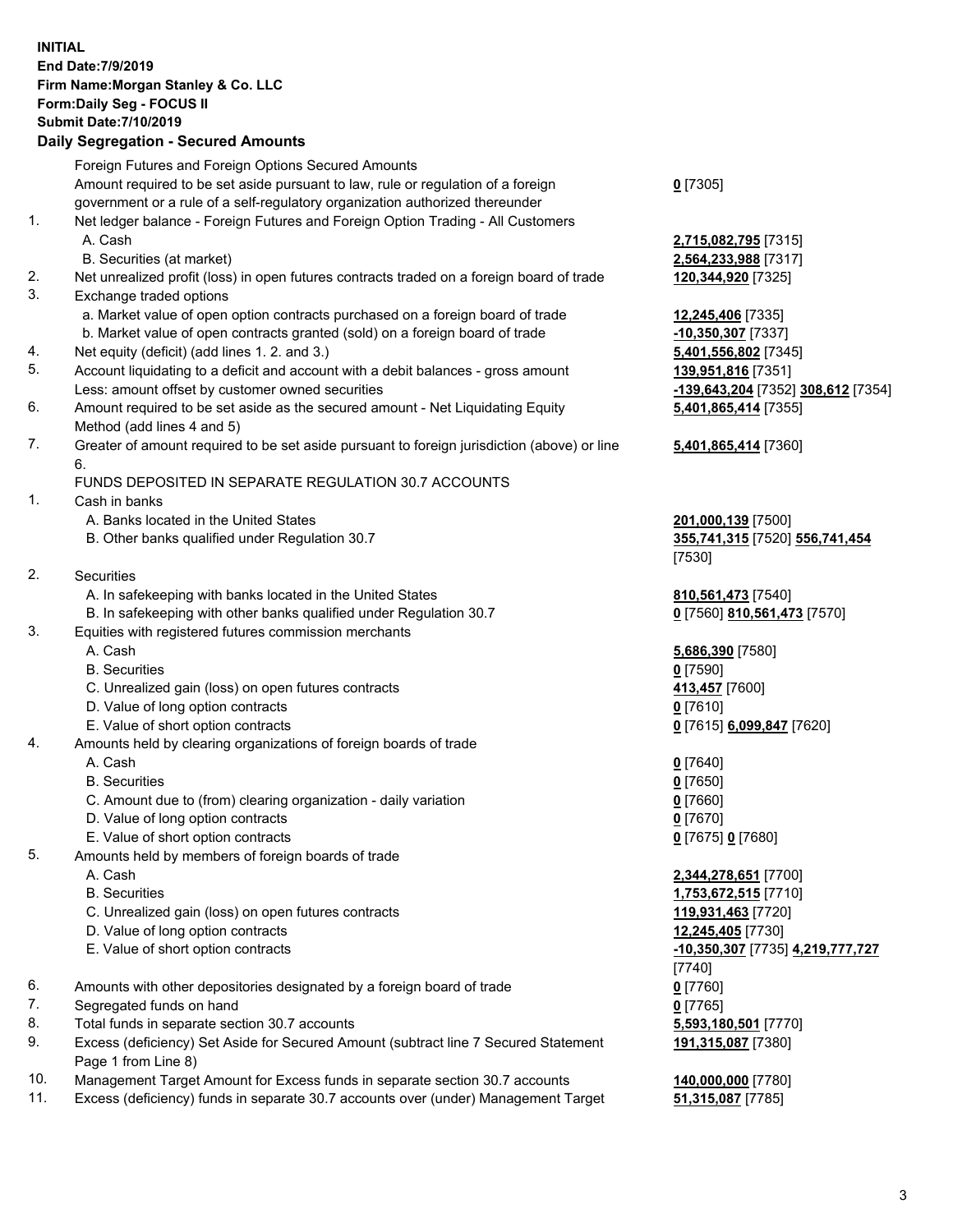**INITIAL End Date:7/9/2019 Firm Name:Morgan Stanley & Co. LLC Form:Daily Seg - FOCUS II Submit Date:7/10/2019 Daily Segregation - Segregation Statement** SEGREGATION REQUIREMENTS(Section 4d(2) of the CEAct) 1. Net ledger balance A. Cash **6,853,074,241** [7010] B. Securities (at market) **5,963,471,645** [7020] 2. Net unrealized profit (loss) in open futures contracts traded on a contract market **3,364,340,731** [7030] 3. Exchange traded options A. Add market value of open option contracts purchased on a contract market **473,209,817** [7032] B. Deduct market value of open option contracts granted (sold) on a contract market **-313,341,003** [7033] 4. Net equity (deficit) (add lines 1, 2 and 3) **16,340,755,431** [7040] 5. Accounts liquidating to a deficit and accounts with debit balances - gross amount **233,583,315** [7045] Less: amount offset by customer securities **-232,606,334** [7047] **976,981** [7050] 6. Amount required to be segregated (add lines 4 and 5) **16,341,732,412** [7060] FUNDS IN SEGREGATED ACCOUNTS 7. Deposited in segregated funds bank accounts A. Cash **4,266,125,182** [7070] B. Securities representing investments of customers' funds (at market) **0** [7080] C. Securities held for particular customers or option customers in lieu of cash (at market) **538,988,953** [7090] 8. Margins on deposit with derivatives clearing organizations of contract markets A. Cash **6,146,797,707** [7100] B. Securities representing investments of customers' funds (at market) **0** [7110] C. Securities held for particular customers or option customers in lieu of cash (at market) **5,424,482,692** [7120] 9. Net settlement from (to) derivatives clearing organizations of contract markets **85,380,105** [7130] 10. Exchange traded options A. Value of open long option contracts **473,209,817** [7132] B. Value of open short option contracts **-313,341,003** [7133] 11. Net equities with other FCMs A. Net liquidating equity **7,102,467** [7140] B. Securities representing investments of customers' funds (at market) **0** [7160] C. Securities held for particular customers or option customers in lieu of cash (at market) **0** [7170] 12. Segregated funds on hand **0** [7150] 13. Total amount in segregation (add lines 7 through 12) **16,628,745,920** [7180] 14. Excess (deficiency) funds in segregation (subtract line 6 from line 13) **287,013,508** [7190] 15. Management Target Amount for Excess funds in segregation **235,000,000** [7194] **52,013,508** [7198]

16. Excess (deficiency) funds in segregation over (under) Management Target Amount Excess